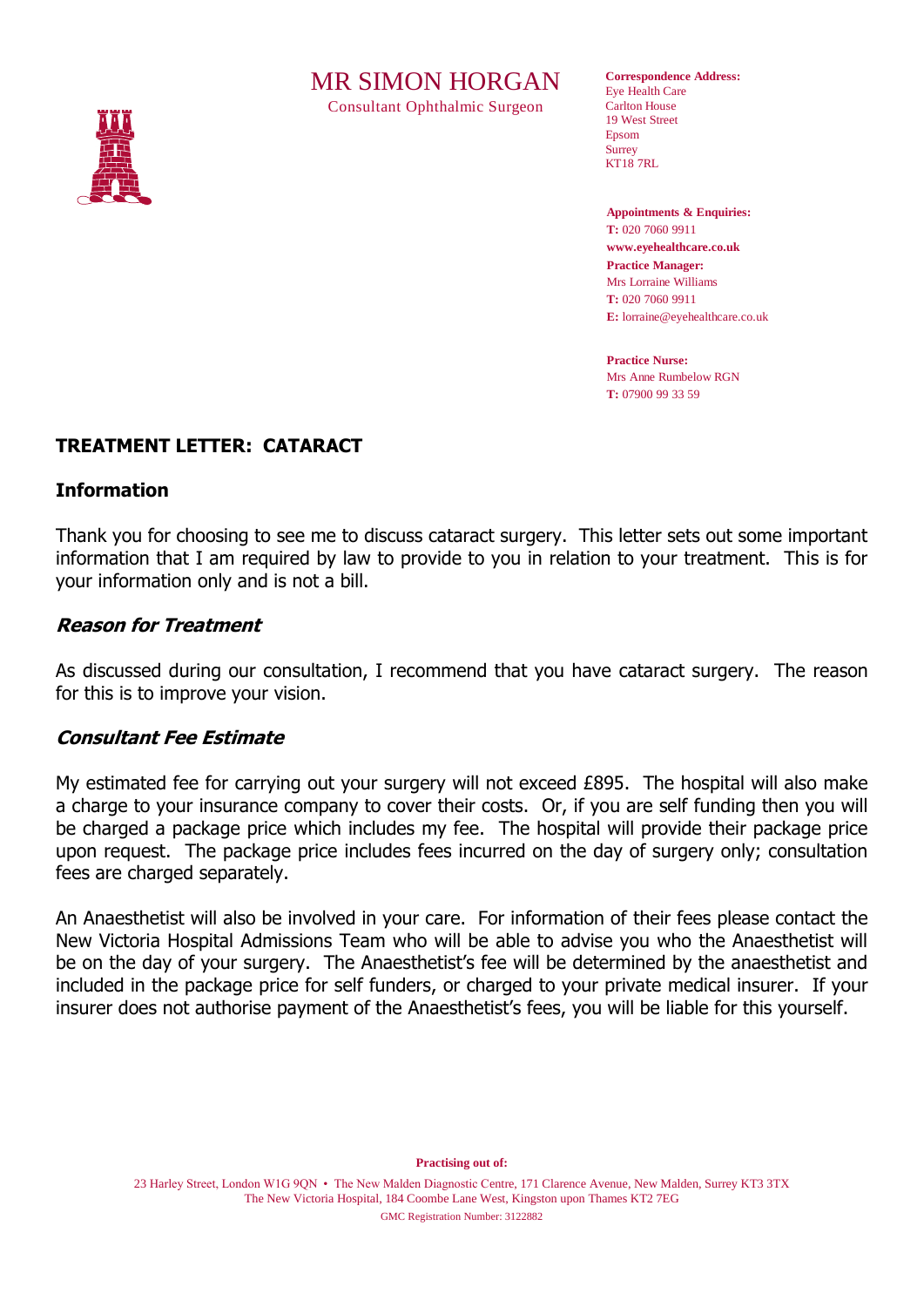#### **Services and Fees not included in the estimate**

Please note that the above estimates do not include other treatment that may be required if any unforeseen complications arise during surgery. For example, costs associated with further treatment, additional care, specialist lenses or a longer than anticipated stay in the hospital.

#### **Hospital Fees**

Please note that above estimate does not include any fees that the hospital may charge. For information on the hospital's fees, please contact the hospital's administration team on: 020 8949 9000.

## **Payment**

If you are self funding, you will be required to pay the full package price for surgery to the hospital with payment to be cleared before the scheduled surgery. If you have private medical insurance, please contact your insurer before your surgery to check whether this is covered by the terms of your policy and my fee for surgery will be claimed directly from them. If you are insured with BUPA or AXA PPP then a cataract pathway fee will be paid to the hospital and my fee will be collected from this.

You will be expected to return for a follow up appointment about three weeks after surgery. This is chargeable at £180. If any additional follow ups are required, each will chargeable at £180. Please note you are responsible for any fees not covered by your insurer.

# **Quality Information**

You can compare independent information about the quality of private treatment offered at the hospital and other private healthcare providers from the Private Healthcare Information Network (PHIN) website: [www.phin.org.uk.](http://www.phin.org.uk/)

Yours sincerely

Amin

# **MR SIMON E HORGAN FRCS FRCOphth CONSULTANT OPHTHALMIC SURGEON**

**Consultant Ophthalmologist at Moorfields Eye Hospital & Moorfields NHS Trust**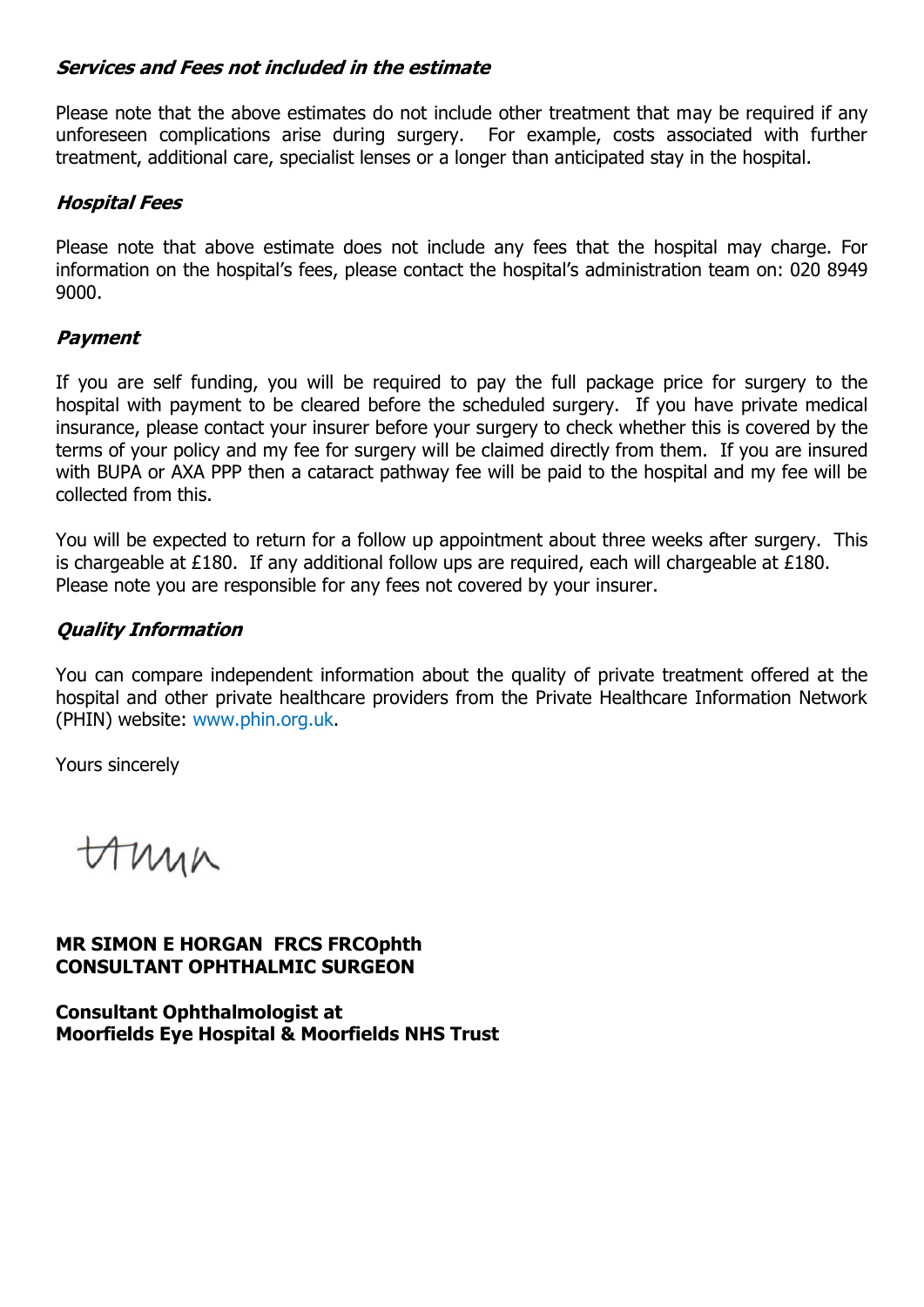#### **ROUGH GUIDE TO CATARACT PRICES FOR SELF FUNDING PATIENTS PLEASE NOTE: PRICES WILL VARY IF YOU ARE USING PRIVATE HEALTH INSURANCE AS INSURERS STIPULATE THE FEES.**

**\*This chart is a guide only** (prices will vary according to lens type used etc)**\***

| CHARGES MADE BY MR SIMON HORGAN                                 | AMOUNT |
|-----------------------------------------------------------------|--------|
| Initial Consultation at £280                                    |        |
| Plus biometry at $E30 =$                                        | £310   |
| Follow up consultation at three weeks post surgery              | £180   |
| Any additional follow up consultations required are charged at: | £180   |

Invoices are provided to you via email (or post if you have no access to email); we require payment via bank transfer or by card in clinic. Mr Horgan's fee for surgery is £895. This charge is made by the hospital when they provide you with a package price for surgery:

| Package price for cataract surgery (for costs incurred on the day of surgery; this<br>In the<br>includes theatre costs, the Surgeon's fee, the Anaesthetist's fee, a standard lens).<br>region of<br>Please check this price with the hospital as it is subject to change:<br>£2839 |  |
|-------------------------------------------------------------------------------------------------------------------------------------------------------------------------------------------------------------------------------------------------------------------------------------|--|
|                                                                                                                                                                                                                                                                                     |  |
|                                                                                                                                                                                                                                                                                     |  |
|                                                                                                                                                                                                                                                                                     |  |
| A supplementary charge of $£80$ is made for cataract surgery with Simon Horgan $+£80$<br>£2919                                                                                                                                                                                      |  |
| Fee for use of Biometry machine<br>£120                                                                                                                                                                                                                                             |  |
| MULTIFOCAL LENSES: If you opt to have multifocal lenses, the hospital can provide a<br>Upon                                                                                                                                                                                         |  |
| price once your lenses are selected<br>request                                                                                                                                                                                                                                      |  |
| TORIC LENSES: You may need a toric lens if you have an astigmatism. The hospital<br>Upon                                                                                                                                                                                            |  |
| will confirm the cost of this<br>request                                                                                                                                                                                                                                            |  |

#### ADDITIONAL COSTS INCURRED OUTSIDE OF THE HOSPITAL:

If you wish to have multifocal lenses, Mr Horgan will request that you have a **Pentacam** scan carried out at an additional cost payable by you. This is required to check your cornea. Prices vary depending on which optometrist/hospital you choose to visit.

Sometimes it is not possible to obtain biometric measurements using the hospital's equipment (for example, the cataract is very thick or the patient has previously undergone laser eye surgery) and for this reason you may need to visit an Optometrist with an ultrasound machine to achieve the **biometry.** This will also incur a fee payable to the Optometrist and this is not covered within the package price or covered by Mr Horgan.

**SCANS** are available at:

Please provide prints of your scans to our office in Epsom or FAO Simon Horgan at the New Victoria Hospital.

| <b>HAIG-BROWN</b>              |                    |                                |
|--------------------------------|--------------------|--------------------------------|
| Fairoak                        |                    | Simply book in directly        |
| Porsmouth Road                 |                    |                                |
| Esher                          |                    |                                |
| Surrey KT10 9PJ                | TEL: 01372 466762  |                                |
| <b>LONDON CLAREMONT CLINIC</b> |                    | Book in directly but let Simon |
| 50-52 New Cavendish Street     |                    | Horgan's secretary know on     |
| Marylebone                     |                    | 020 7060 9911 to supply a      |
| London W1G 8TL                 | TEL: 020 3757 6555 | referral letter                |

If you are insured and your insurer will not cover the Anaesthetist's fee, you will need to cover this yourself. Insurers will also rarely cover the cost of special lenses and these costs will fall to you even if you are insured for your surgery.